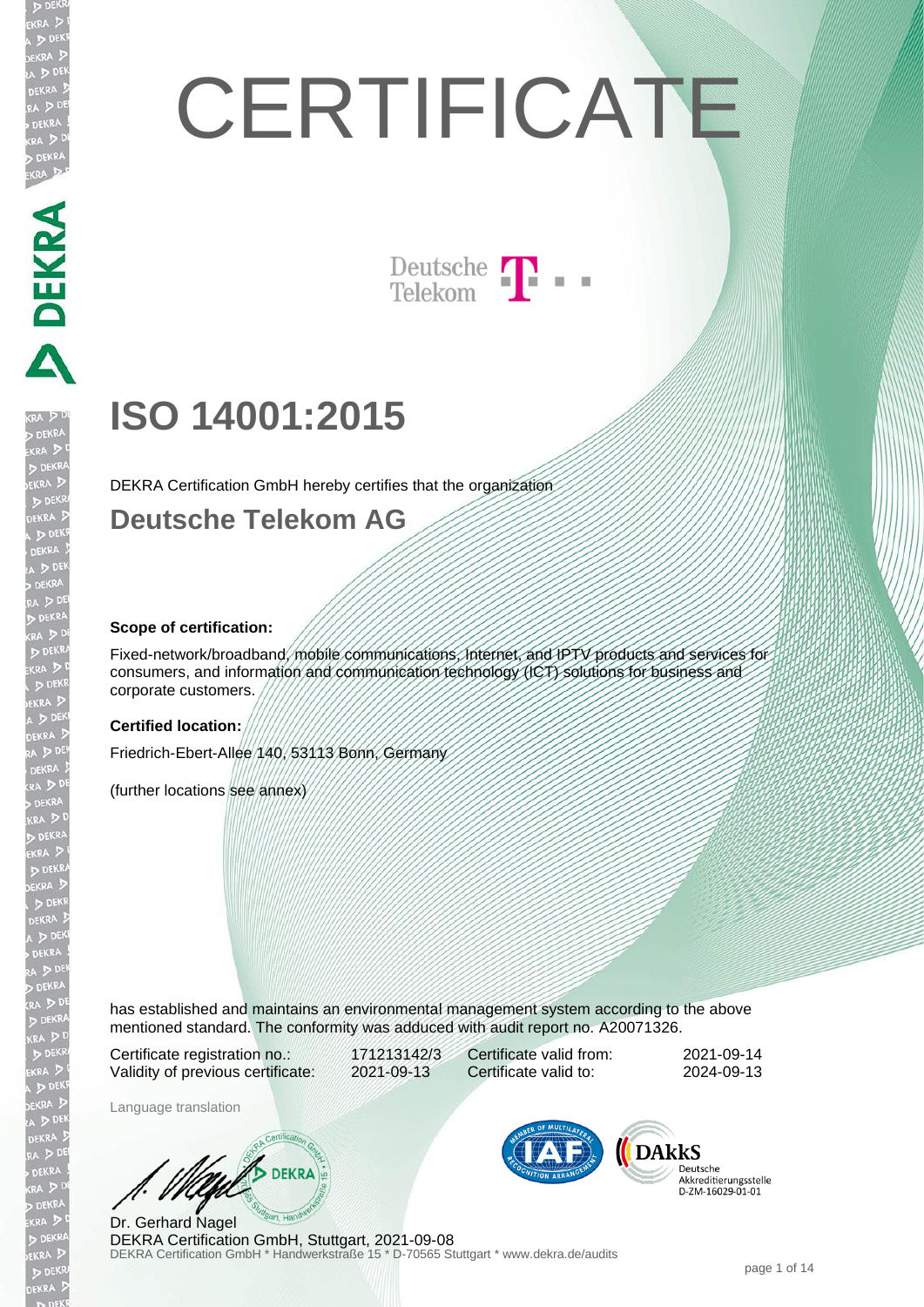EKR

**KRA**  $D$ EKR

#### **Annex to the Certificate No. 171213142/3**

valid from 2021-09-14 to 2024-09-13

|    | <b>Certified location</b>                                                   |                                                    | <b>Scope of certification</b>                                                                                                                                                                                                                                                                                                           |  |
|----|-----------------------------------------------------------------------------|----------------------------------------------------|-----------------------------------------------------------------------------------------------------------------------------------------------------------------------------------------------------------------------------------------------------------------------------------------------------------------------------------------|--|
|    | Deutsche Telekom AG                                                         | Friedrich-Ebert-Allee 140<br>53113 Bonn<br>Germany | See page 1                                                                                                                                                                                                                                                                                                                              |  |
|    | at the following locations / at the companies at the<br>following locations |                                                    | <b>Scope of certification</b>                                                                                                                                                                                                                                                                                                           |  |
| 1. | Deutsche Telekom AG<br><b>Group Supply Services</b>                         | Sternengasse 14-16<br>50676 Köln<br>Germany        | Administration of the sector group<br>facility management                                                                                                                                                                                                                                                                               |  |
| 2. | T-Systems Multimedia<br><b>Solutions GmbH</b>                               | Riesaer Straße 5<br>01129 Dresden<br>Germany       | Development of Internet-based<br>solutions for large corporations and<br>medium-sized businesses, cross<br>industry implementation of web<br>innovations into services for the<br>digital business and social<br>ecosystem inclusive solutions for<br>e-commerce and information and<br>science Management and IT<br>Service Management |  |
| 3. | T-Systems International<br>GmbH                                             | Hahnstr 43d<br>60528 Frankfurt am Main<br>Germany  | Technical Facility Management for<br><b>High Availability Data Center:</b><br>operation of networks<br>connections, applications and<br>premises                                                                                                                                                                                        |  |
| 4. | T-Mobile Austria GmbH                                                       | Rennweg 97-99<br>1030 Vienna<br>Austria            | Sales, service, operations and<br>services in the telecommunications<br>sector                                                                                                                                                                                                                                                          |  |
| 5. | T-Systems Austria<br>GesmbH                                                 | Rennweg 97-99<br>1030 Vienna<br>Austria            | ICT solutions for corporate<br>customers (sales, consulting,<br>solution management,<br>development, deployment and<br>operation, as well as IT Service<br>Management)                                                                                                                                                                  |  |
| 6. | <b>T-Systems Austria</b><br>GesmbH                                          | Hans Czettel Straße 1<br>3950 Gmünd<br>Austria     | ICT solutions for corporate<br>customers (sales, consulting,<br>solution management,<br>development, deployment and<br>operation, as well as IT Service<br>Management)                                                                                                                                                                  |  |
| 7. | Deutsche Telekom Global<br><b>Business Solutions GmbH</b>                   | Rennweg 97-99, 3. Stock<br>1030 Vienna<br>Austria  | TC solutions for corporate<br>customers (sales, consulting,<br>solution management,<br>development, deployment and<br>operation)                                                                                                                                                                                                        |  |
| 8. | Software Daten Service<br>(SDS) GmbH                                        | Rennweg 97-99<br>1030 Vienna<br>Austria            | Development of standard software<br>products for the financial services<br>sector                                                                                                                                                                                                                                                       |  |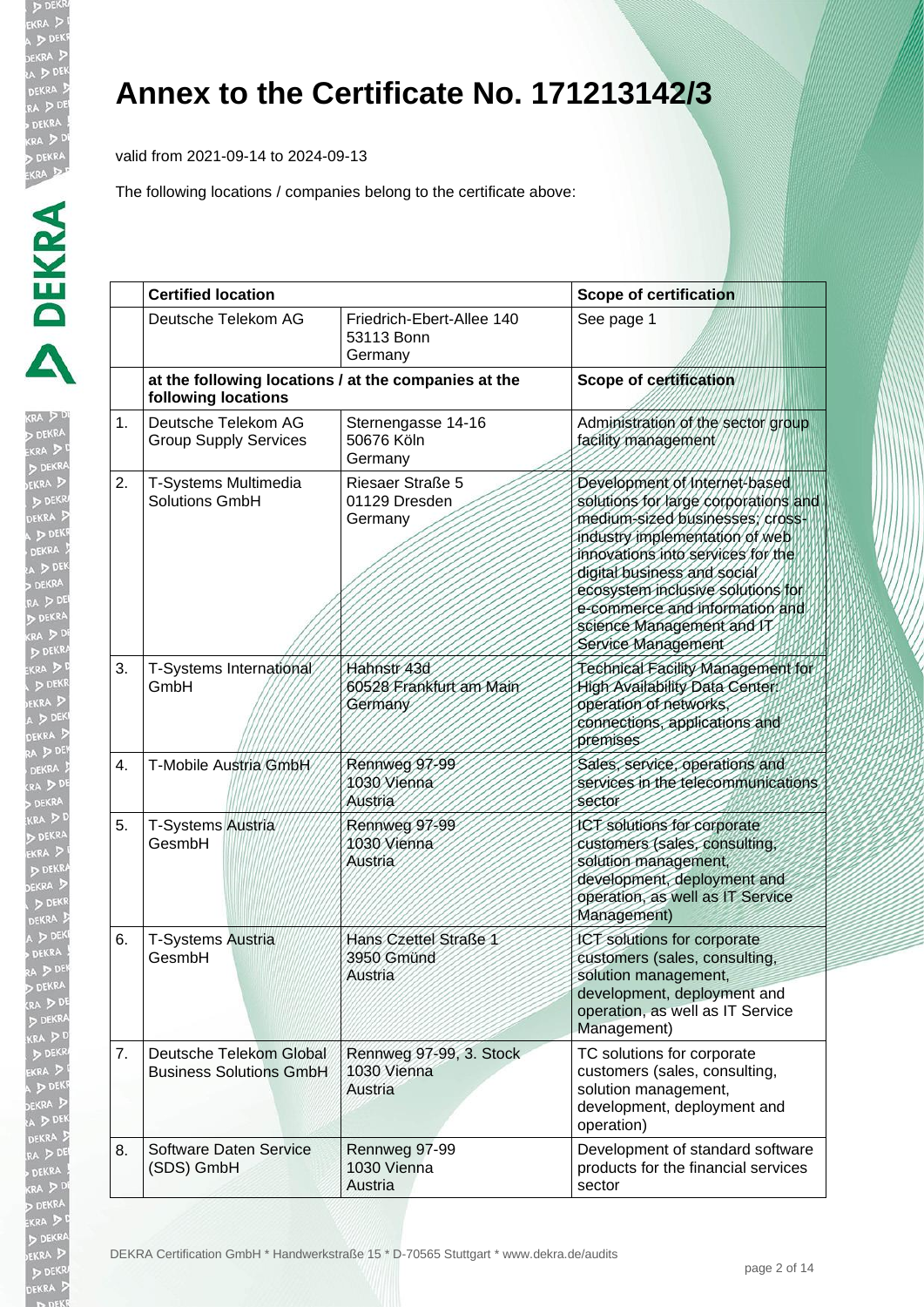valid from 2021-09-14 to 2024-09-13

| I      |
|--------|
|        |
|        |
|        |
|        |
|        |
|        |
|        |
|        |
|        |
| ļ<br>t |
|        |
|        |
|        |

|     | <b>Certified location</b>                                                   |                                                                                                                                | <b>Scope of certification</b>                                                                                                                                          |
|-----|-----------------------------------------------------------------------------|--------------------------------------------------------------------------------------------------------------------------------|------------------------------------------------------------------------------------------------------------------------------------------------------------------------|
|     | Deutsche Telekom AG                                                         | Friedrich-Ebert-Allee 140<br>53113 Bonn<br>Germany                                                                             | See page 1                                                                                                                                                             |
|     | at the following locations / at the companies at the<br>following locations |                                                                                                                                | <b>Scope of certification</b>                                                                                                                                          |
| 9.  | T-Systems do Brasil Ltda                                                    | Quatá<br>Rua Olimpiadas, 205 - Vila<br>Olímpia<br>04551-000 - Sao Paulo / SP<br>Brazil                                         | ICT solutions for major customer<br>(sale, counsel, solution<br>management, development,<br>preparation and business as well<br>as IT service management)              |
| 10. | T-Systems do Brasil Ltda                                                    | Pampas<br>Rua Baffin, 32/60 - Chácara<br>Inglesa<br>09750-620 - São Bernardo do<br>Campo/SP<br>Brazil                          | ICT solutions for major customer<br>(sale, counsel, solution<br>management, development<br>preparation and business as well<br>as IT service management)               |
| 11. | T-Systems do Brasil Ltda                                                    | T-Center<br>Alameda Araguacema, 187<br>Tamboré<br>- Barueri / SP<br>06460-070<br>Brazil                                        | ICT solutions for major customer<br>(sale, counsel, solution<br>management, development<br>preparation and business as well<br>as IT service management)               |
| 12. | T-Systems do Brasil Ltda                                                    | Blumenau<br>Rua Ingo Hering, 20 - Bom<br>Retiro<br>89010-205 - Blumenau / SC<br>Brazil                                         | ICT solutions for major customer<br>(sale, counsel, solution<br>management, development,<br>preparation and business as well<br>as IT service management)              |
| 13. | T-Systems<br>Telecomunicações e<br>Serviços do Brasil Ltda                  | Rua Baffin, 32/60 - Chácara<br>Inglesa<br>09750-620 - São Bernardo do<br>Campo/SP<br>Brazil                                    | ICT solutions for major customer<br>(sale, counsel, solution<br>management, development,<br>preparation and business as well<br>as IT service management)              |
| 14. | Deutsche Telekom Global<br><b>Business Solutions</b><br>Belgium NV/SA       | Leonardo Da Vincilaan 19<br>1831 Diegem<br>Belgium                                                                             | ICT solutions for corporate<br>customers (sales, consulting,<br>solution management,<br>development, deployment and<br>operation, as well as IT Service<br>Management) |
| 15. | Hrvatski Telekom d.d.                                                       | Radnicka cesta 21<br>10000, Zagreb<br>Croatia                                                                                  | Sale, service, business and<br>attendance in the field of<br>telecommunication                                                                                         |
| 16. | T-Systems P.R. China Ltd.                                                   | C1602, Yi He Yang Guang<br>Plaza, No. 12 Dongtucheng<br>Road Heping Street Chaoyang<br>District, Beijing, 100013 P.R.<br>China | ICT solutions for corporate<br>customers (sales, consulting,<br>solution management,<br>development, deployment and<br>operation, as well as IT Service<br>Management) |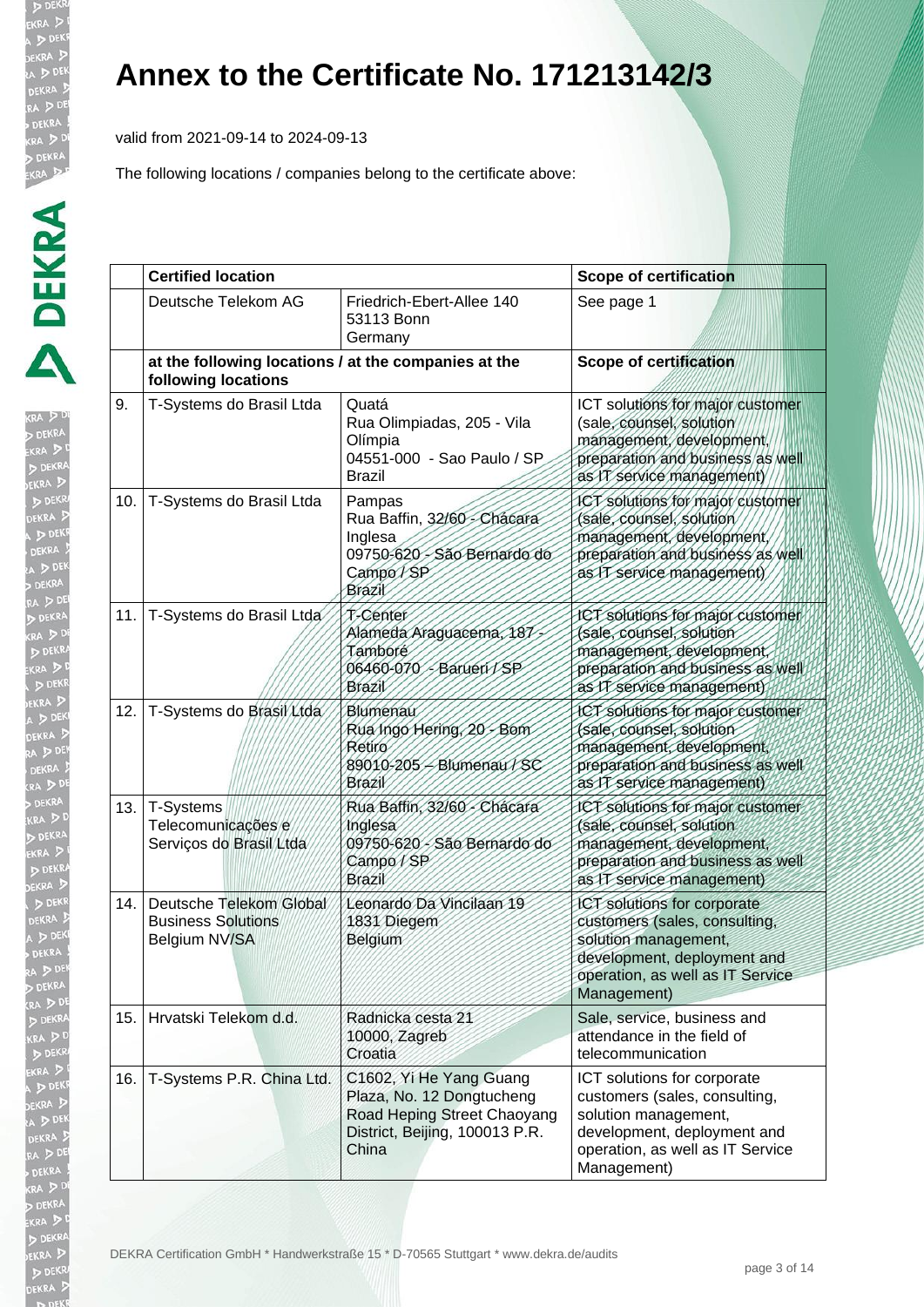valid from 2021-09-14 to 2024-09-13

| Ì<br>(R)<br>B                                     |
|---------------------------------------------------|
| Ì                                                 |
| i<br>ì<br>1                                       |
| į                                                 |
| i                                                 |
| Ž                                                 |
|                                                   |
| D<br>EK<br>D<br>i<br>l                            |
| į                                                 |
| こうしょう こうしょう しょうかん しょうかん アルファンド しゅうしょう しょうかん アルファン |
| j                                                 |
| I                                                 |
| ļ<br>$\frac{1}{2}$                                |
|                                                   |
|                                                   |
| $\ddot{\phantom{a}}$                              |
| ĺ<br>֘֝֬<br>I                                     |
| ו<br>ו<br>j<br><b>All property</b><br>j           |
| ֘֒<br>j                                           |
| I                                                 |
| l<br>ţ                                            |
| þ                                                 |
|                                                   |
| I                                                 |
|                                                   |
|                                                   |
|                                                   |
|                                                   |
|                                                   |
| ļ<br>j                                            |
|                                                   |
|                                                   |
|                                                   |
|                                                   |
|                                                   |
|                                                   |
|                                                   |
|                                                   |
|                                                   |
| ֚֕֡֡֡                                             |
|                                                   |
|                                                   |
|                                                   |
|                                                   |
|                                                   |
|                                                   |
|                                                   |

|     | <b>Certified location</b>                                                                                   |                                                                                                                                                     | <b>Scope of certification</b>                                                                                                                                          |
|-----|-------------------------------------------------------------------------------------------------------------|-----------------------------------------------------------------------------------------------------------------------------------------------------|------------------------------------------------------------------------------------------------------------------------------------------------------------------------|
|     | Deutsche Telekom AG                                                                                         | Friedrich-Ebert-Allee 140<br>53113 Bonn<br>Germany                                                                                                  | See page 1                                                                                                                                                             |
|     | at the following locations / at the companies at the<br>following locations                                 |                                                                                                                                                     | <b>Scope of certification</b>                                                                                                                                          |
| 17. | T-Systems P.R. China Ltd.                                                                                   | 19F, Building F3, A9 area<br>No.999 Gaoxin Road, Eastlake<br>Development Zone<br>Wuhan, 430070 P.R. China.                                          | ICT solutions for corporate<br>customers (sales, consulting,<br>solution management.<br>development, deployment and<br>operation, as well as IT Service<br>Management) |
| 18. | T-Systems P.R. China Ltd.                                                                                   | Unit. 1501, No. 1350, Li Tong<br>Plaza<br>North SiChuan Road, HongKou<br><b>District</b><br>Shanghai, 200080 P.R. China                             | ICT solutions for corporate<br>customers (sales, consulting,<br>solution management,<br>development, deployment and<br>operation, as well as IT Service<br>Management) |
| 19. | T-Systems Information and / Panchshil Business Park<br>Communication<br>Technology India Private<br>Limited | Tower A<br>Balewadi High Street,<br>Balewadi,<br>Pune, Maharashtra, 411045<br>hodia                                                                 | Developing, implementation,<br>operating and market customer<br>and industry specific solutions in<br>the field of information processing<br>and telecommunications    |
| 20. | T-Systems Information and<br>Communication<br>Technology India Private<br>Limited                           | Umiya Business Bay Tower II,<br>4th Floor, Cessna Business<br>Park, Off Outer Ring Road,<br>Marathanhalli, Bangaluru,<br>Karnataka, 560037<br>India | Developing, implementation,<br>operating and market customer<br>and industry specific solutions in<br>the field of information processing<br>and telecommunications    |
| 21. | T-Systems Information and<br>Communication<br><b>Technology India Private</b><br>Limited                    | Umiya Business Bay Tower I<br>4th Floor, Cessna Business<br>Park, Off Outer Ring Road,<br>Marathahalli, Bangaluru,<br>Karnataka, 560037<br>India    | Developing, implementation,<br>operating and market customer<br>and industry specific solutions in<br>the field of information processing<br>and telecommunications    |
| 22. | Deutsche Telekom Global<br><b>Business Solutions Italia</b><br>S.R.L.                                       | Centro Direzionale Milanofiori,<br>Strada 6 Palazzo N1, 20089<br>Rozzano (Milano)<br>Italy                                                          | ICT solutions for corporate<br>customers (sales, consulting,<br>solution management,<br>development, deployment and<br>operation, as well as IT Service<br>Management) |
| 23. | Deutsche Telekom GBS<br>Japan K.K.                                                                          | Nishikicho MK Bldg. 3F,<br>3-23 KandaNishiki-cho,<br>Chiyoda-ku,<br>Tokyo 101-0054<br>Japan                                                         | <b>TC Delivery</b>                                                                                                                                                     |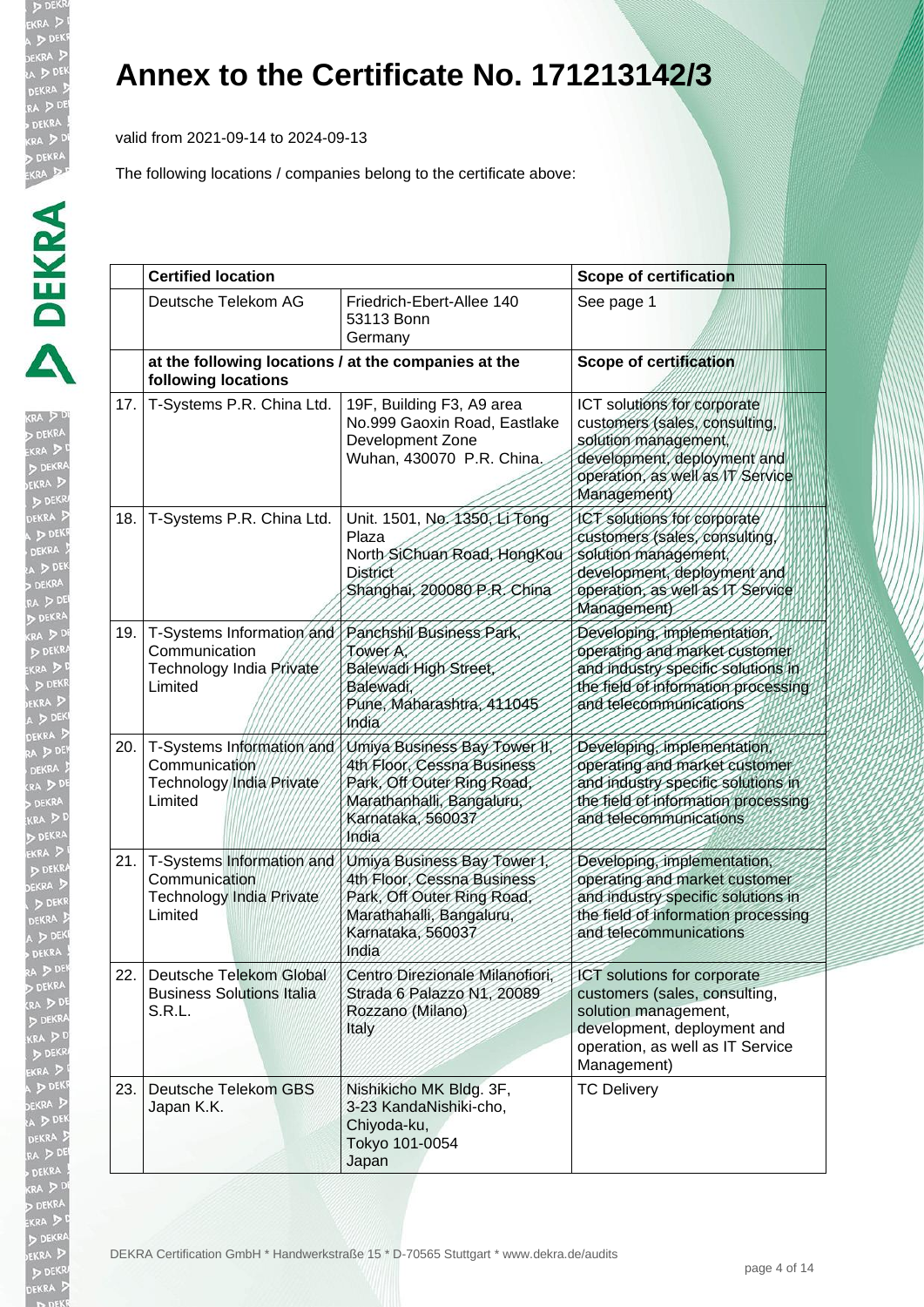valid from 2021-09-14 to 2024-09-13

| RA DO<br><b>DEKRA</b><br>kra D <sup>i</sup><br>KRA<br>DE<br>EKRA <sub>D</sub>                  |      |
|------------------------------------------------------------------------------------------------|------|
| DEKR/<br>DEKRA D<br>DEK<br>l<br>DEKRA !<br>A D DEK<br><b>DEKRA</b>                             | ጋ፣   |
| RA D DEI<br><b>DEKRA</b><br>RA DD<br>D DEKRA<br>KRA D                                          | 26.  |
| D DEKR<br>EKRA D<br>A DEK<br>EKRA D<br>A DE<br>DEKRA 5<br>ra D <sup>DE</sup>                   |      |
| <b>DEKRA</b><br>KRA DD<br>DEKRA<br>KRA DI<br>D DEKRA<br>EKRA <sup>5</sup>                      | 28.  |
| :KR<br>D <sub>0</sub><br>DEKRA D<br>DEKI<br><b>DEKRA</b><br>A > 05<br>l<br>DEKRA               | 29   |
| ra D DE<br><b>DEKRA</b><br>KRA DD<br>KR<br>D                                                   | 30.  |
| $\overline{\mathbf{z}}$<br>KRA J<br>DEKE<br>EKRA D<br>A D DEN<br><b>DEKRA</b><br>RA DE         |      |
| DEKRA<br>RA DD<br><b>DEKRA</b><br>KRA DI<br>KRA<br>DE<br>EKRA D<br>D DEKR<br>EKRA <sup>J</sup> | DEKR |

|     | <b>Certified location</b>                                                   |                                                                                                                           | <b>Scope of certification</b>                                                                                                                                  |
|-----|-----------------------------------------------------------------------------|---------------------------------------------------------------------------------------------------------------------------|----------------------------------------------------------------------------------------------------------------------------------------------------------------|
|     | Deutsche Telekom AG                                                         | Friedrich-Ebert-Allee 140<br>53113 Bonn<br>Germany                                                                        | See page 1                                                                                                                                                     |
|     | at the following locations / at the companies at the<br>following locations |                                                                                                                           | <b>Scope of certification</b>                                                                                                                                  |
| 24. | T-Systems Nordic A/S                                                        | Dampfaergevej 21, ST. TH.<br>2100 Copenhagen<br>Denmark                                                                   | ICT solutions for major customer<br>(sale, counsel, solution<br>management, development,<br>preparation and business as well<br>as IT service management)      |
| 25. | Deutsche Telekom Nordic<br>A/S                                              | Lautrupvang 8<br>2750 Ballerup<br><b>Denmark</b>                                                                          | ICT solutions for major customer<br>(sale, counsel, solution<br>management, development<br>preparation and business as well<br>as Telekom service management)  |
| 26. | <b>T-Systems Limited</b>                                                    | Sixth Floor<br>20 Rathbone Place<br>Fitzrovia, London<br><b>WAT/IHY</b><br>United Kingdom                                 | Provision of Information<br>Technology, Telecommunications<br>Cloud Services, IT Security and<br>Data Centre Solutions for internal<br>and external customers  |
| 27. | T-Systems Limited                                                           | Building K <sub>2</sub><br>Kents Hill Business Park<br>Timbold Drive<br>Milton Keynes<br><b>MK7 6BZ</b><br>United Kingdom | Provision of Information<br>Technology, Telecommunications<br>Cloud Services, IT Security and<br>Data Centre Solutions for internal<br>and external customers  |
| 28. | <b>T-Systems Limited</b>                                                    | Suite 3A, Manchester<br>International Office Centre<br>Styal Road, Manchester, M22<br>5WB.<br>United Kingdom              | Provision of Information<br>Technology, Telecommunications,<br>Cloud Services, IT Security and<br>Data Centre Solutions for internal<br>and external customers |
| 29. | <b>T-Systems Limited</b>                                                    | Third Floor, 121 West Regent<br>Street, Glasgow, G2 2SD<br>United Kingdom                                                 | Provision of Information<br>Technology, Telecommunications,<br>Cloud Services, IT Security and<br>Data Centre Solutions for internal<br>and external customers |
| 30. | Deutsche Telekom Global<br><b>Business Solutions UK</b><br>Ltd.             | Building K2 Timbold Drive,<br>Kents Hill, Milton Keynes, MK7<br>6BZ<br>United Kingdom                                     | Provision of Information<br>Technology, Telecommunications                                                                                                     |
| 31. | Deutsche Telekom<br><b>Systems Solutions</b><br>Hungary Ltd                 | Tóth Kálmán u. 2/B., Mill Park,<br>1097 Budapest<br>Hungary                                                               | ICT solutions for major customer<br>(sale, counsel, solution<br>management, development,<br>preparation and business as well<br>as IT service management)      |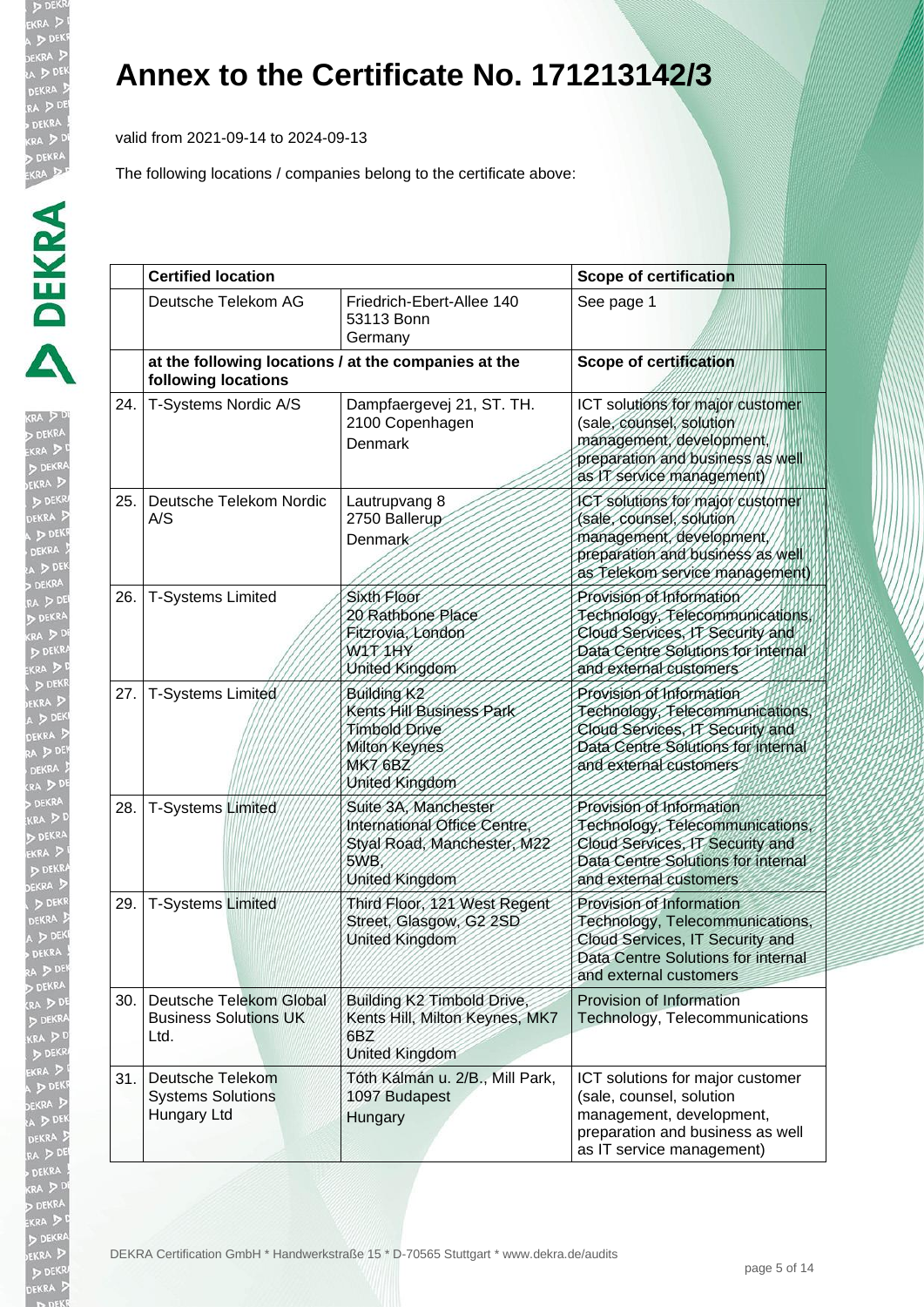ים ל EKRA

**b** DE EKRA  $D<sub>DE</sub>$ EKR/

ाञ्

 $\mathbf{r}$ 

### **Annex to the Certificate No. 171213142/3**

valid from 2021-09-14 to 2024-09-13

The following locations / companies belong to the certificate above:

|      | <b>Certified location</b>                                   |                                                       | <b>Scope of certification</b>                                                                                                                             |  |
|------|-------------------------------------------------------------|-------------------------------------------------------|-----------------------------------------------------------------------------------------------------------------------------------------------------------|--|
|      | Deutsche Telekom AG                                         | Friedrich-Ebert-Allee 140<br>53113 Bonn<br>Germany    | See page 1                                                                                                                                                |  |
|      | following locations                                         | at the following locations / at the companies at the  | <b>Scope of certification</b>                                                                                                                             |  |
| 32.1 | Deutsche Telekom<br><b>Systems Solutions</b><br>Hungary Ltd | Tudáspark, Vezér utca 39,<br>4032 Debrecen<br>Hungary | ICT solutions for major customer<br>(sale, counsel, solution<br>management, development,<br>preparation and business as well<br>as IT service management) |  |
| 33.  | Deutsche Telekom<br><b>Systems Solutions</b><br>Hungary Ltd | Nagy Lajos király útja 11,<br>7623 Pécs<br>Hungary    | ICT solutions for major customer<br>(sale, counsel, solution<br>management, development<br>preparation and business as well<br>as IT service management)  |  |
| 34.  | Deutsche Telekom<br><b>Systems Solutions</b><br>Hungary Ltd | Rókusi krt 2-10<br>6724 Szeged<br>Hungary             | ICT solutions for major customer<br>(sale, counsel, solution<br>management, development,<br>preparation and business as well<br>as IT service management) |  |
| 35.  | Deutsche Telekom<br>Systems Solutions<br>Hungary Ltd.       | Bocskai utca 8/B<br>6721/Szeged,<br>Hungary           | ICT solutions for major customer<br>(sale, counsel, solution<br>management, development,<br>preparation and business as well<br>as IT service management) |  |
| 36.  | Deutsche Telekom/IT/&<br>Telecommunication<br>Hungary Ltd.  | Tóth Kálmán street 2/B<br>1097 Budapest<br>Hungary    | ICT solutions for major customer<br>(sale, counsel, solution<br>management, development,<br>preparation and business as well<br>as IT service management) |  |
| 37.  | Deutsche Telekom IT/&<br>Telecommunication<br>Hungary Ltd.  | Nagy Lajos Király útja 11<br>7623 Pécs<br>Hungary     | ICT solutions for major customer<br>(sale, counsel, solution<br>management, development,<br>preparation and business as well<br>as IT service management) |  |
| 38.  | Deutsche Telekom IT &<br>Telecommunication<br>Hungary Ltd.  | Rókusi krt. 2-10<br>6724 Szeged<br>Hungary            | ICT solutions for major customer<br>(sale, counsel, solution<br>management, development,<br>preparation and business as well<br>as IT service management) |  |
| 39.  | Deutsche Telekom IT &<br>Telecommunication<br>Hungary Ltd.  | Bocskai utca 8/B<br>6721 Szeged<br>Hungary            | ICT solutions for major customer<br>(sale, counsel, solution<br>management, development,<br>preparation and business as well<br>as IT service management) |  |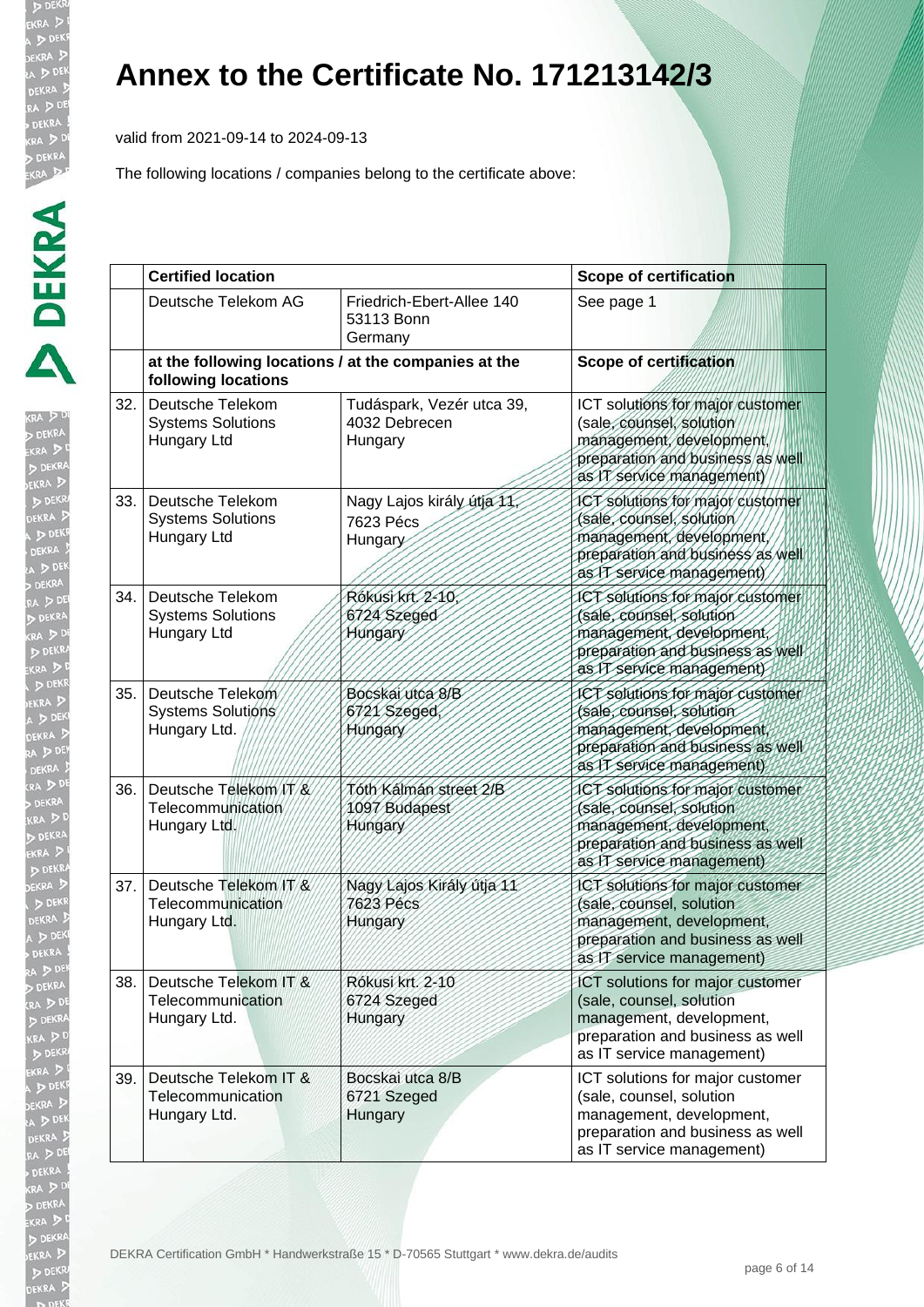valid from 2021-09-14 to 2024-09-13

| ĺ             |
|---------------|
|               |
|               |
|               |
|               |
|               |
|               |
|               |
|               |
|               |
|               |
|               |
|               |
|               |
|               |
|               |
|               |
|               |
|               |
|               |
|               |
|               |
|               |
| j             |
| $\frac{1}{2}$ |
| l             |
|               |
|               |
|               |
|               |
|               |
|               |
|               |
|               |
|               |
|               |
|               |
|               |
|               |
|               |
|               |
|               |
|               |
|               |
|               |
|               |
|               |
|               |
|               |
| ļ             |
| Ì             |
| p             |
|               |
|               |
|               |
|               |
|               |
|               |
|               |
|               |

|     | <b>Certified location</b>                                                   |                                                                                                                                  | <b>Scope of certification</b>                                                                                                                                                                                                                                                                                                                                                                                                                                                                                                                    |  |
|-----|-----------------------------------------------------------------------------|----------------------------------------------------------------------------------------------------------------------------------|--------------------------------------------------------------------------------------------------------------------------------------------------------------------------------------------------------------------------------------------------------------------------------------------------------------------------------------------------------------------------------------------------------------------------------------------------------------------------------------------------------------------------------------------------|--|
|     | Deutsche Telekom AG                                                         | Friedrich-Ebert-Allee 140<br>53113 Bonn<br>Germany                                                                               | See page 1                                                                                                                                                                                                                                                                                                                                                                                                                                                                                                                                       |  |
|     | at the following locations / at the companies at the<br>following locations |                                                                                                                                  | <b>Scope of certification</b>                                                                                                                                                                                                                                                                                                                                                                                                                                                                                                                    |  |
| 40. | Deutsche Telekom IT &<br>Telecommunication<br>Hungary Ltd.                  | Tudáspark, Vezér utca 39<br>4032 Debrecen<br>Hungary                                                                             | ICT solutions for major customer<br>(sale, counsel, solution<br>management, development,<br>preparation and business as well<br>as IT service management)                                                                                                                                                                                                                                                                                                                                                                                        |  |
| 41. | MAGYAR TELEKOM PIC.                                                         | Könyves Kálmán krt. 36<br>1097 Budapest<br>Hungary                                                                               | Design, development,<br>implementation, sales and<br>provision of fix and mobile<br>telecommunications, TN, ICT, IT<br>and electronic services, equipment,<br>systems                                                                                                                                                                                                                                                                                                                                                                            |  |
| 42. | <b>T-Systems Hungary</b>                                                    | Könyves Kálmán krt. 36<br>1097 Budapest<br>Hungary                                                                               | Design, development, project<br>management, system integration,<br>support, operations, customer<br>service, business and IT consulting<br>and related support processes with<br>special attention to the following<br>products and services. info<br>communication and security<br>systems, infrastructure services<br>application and software<br>development, business and IT<br>consulting, tinance and accounting,<br>human (labour, wage and social<br>insurance) services, IT product<br>trading, sales of<br>telecommunications services |  |
| 43. | Makedonski Telekom A.D.                                                     | Kei 13-Ti Noemvri No.6<br>1000 Skopje<br>Macedonia                                                                               | Design, development,<br>implementation, sales and<br>provision of fix and mobile<br>telecommunications, IT and<br>electronic services, equipment,<br>systems                                                                                                                                                                                                                                                                                                                                                                                     |  |
| 44. | T-Systems Mexico S. A.<br>de C. V                                           | RFC: TME-980209-RD5<br>Boulevard Municipio Libre No.<br>1933 - 1201<br>Ex-Hacienda Mayorazgo<br>Puebla Pue. Mexico<br>CP 72480   | ICT solutions for major customer<br>(sale, counsel, solution<br>management, development,<br>preparation and business as well<br>as IT service management)                                                                                                                                                                                                                                                                                                                                                                                        |  |
| 45. | <b>DTAG Global Business</b><br>Solutions<br>México, S.A. de C.V.            | RFC: DGB- 200415-PE4<br>Boulevard Municipio Libre No.<br>$1933 - 604$<br>Ex-Hacienda Mayorazgo<br>Puebla Pue. Mexico<br>CP 72480 | ICT solutions for major customer<br>(sale, counsel, solution<br>management, development,<br>preparation and business as well<br>as IT service management)                                                                                                                                                                                                                                                                                                                                                                                        |  |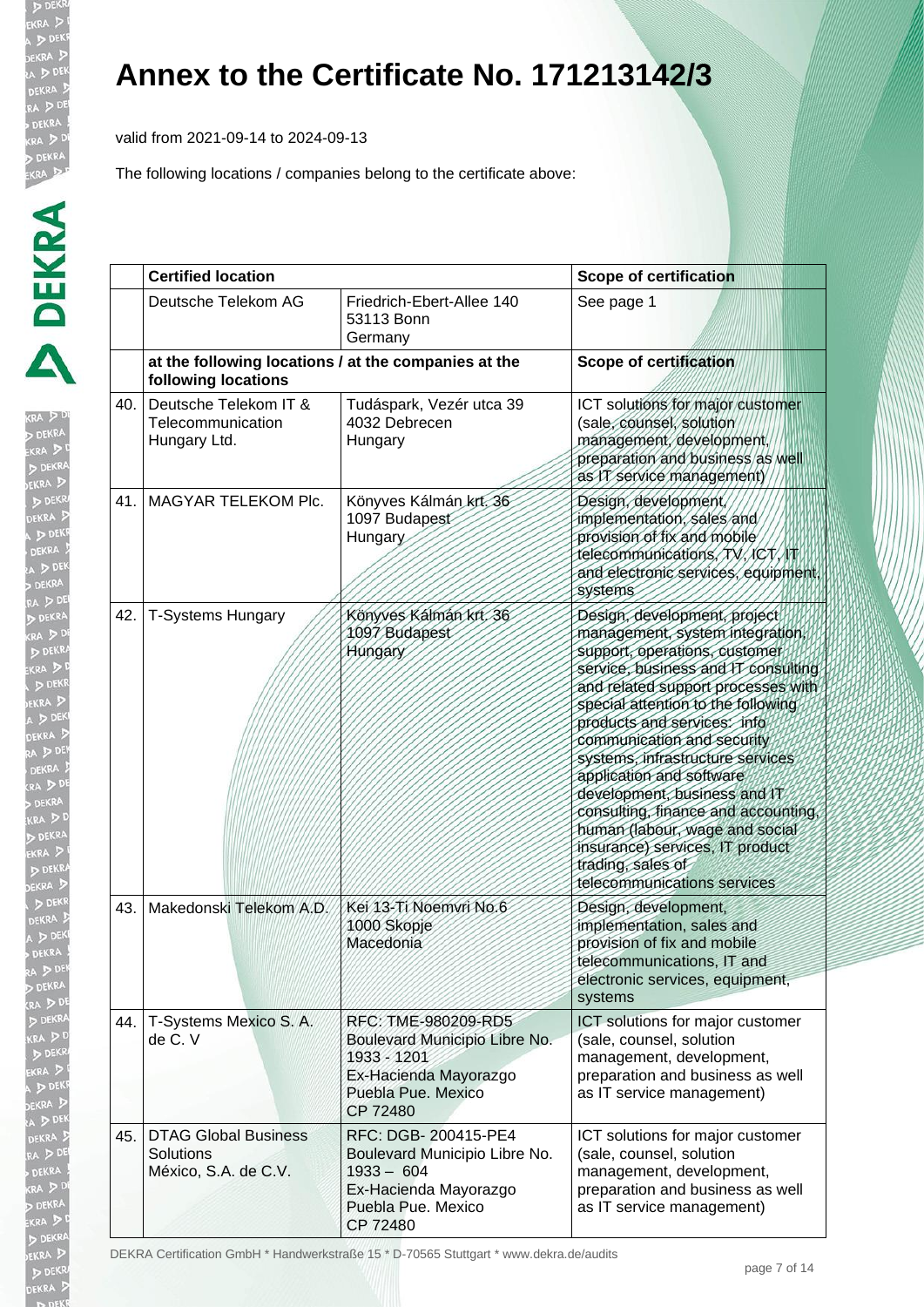valid from 2021-09-14 to 2024-09-13

| ŀ             |
|---------------|
|               |
|               |
|               |
|               |
|               |
|               |
|               |
|               |
|               |
|               |
|               |
|               |
|               |
|               |
|               |
|               |
|               |
|               |
|               |
|               |
|               |
|               |
|               |
|               |
|               |
|               |
|               |
|               |
|               |
|               |
|               |
|               |
|               |
|               |
|               |
|               |
|               |
| ŗ             |
|               |
|               |
|               |
|               |
|               |
|               |
|               |
| ļ             |
| $\frac{1}{2}$ |
|               |
|               |
|               |
|               |
|               |

|      | <b>Certified location</b>                                                   |                                                                                        | <b>Scope of certification</b>                                                                                                                                                                                         |  |
|------|-----------------------------------------------------------------------------|----------------------------------------------------------------------------------------|-----------------------------------------------------------------------------------------------------------------------------------------------------------------------------------------------------------------------|--|
|      | Deutsche Telekom AG                                                         | Friedrich-Ebert-Allee 140<br>53113 Bonn<br>Germany                                     | See page 1                                                                                                                                                                                                            |  |
|      | at the following locations / at the companies at the<br>following locations |                                                                                        | <b>Scope of certification</b>                                                                                                                                                                                         |  |
| 46.  | Crnogorski Telekom                                                          | Moskovska 29<br>81000 Podgorica<br>Montenegro                                          | Design, development,<br>implementation, sales and<br>provision of fixed, internet and<br>mobile telecommunications; IT and<br>electronic communication<br>equipment, devices and systems                              |  |
| 47.  | <b>T-Mobile Netherlands</b>                                                 | Waldorpstraat 60,<br>2521 CC, Den Haag,<br>Netherlands                                 | Design, implementation and<br>operation of the fixed and mobile<br>networks. Delivery, sales and<br>maintenance of communication<br>services, mobile handsets and<br>accessories for the public and<br>private sector |  |
| 48.  | T-Mobile Netherlands                                                        | Waldorpstraat 60<br>2521 CC, Den Haag,<br>Netherlands                                  | Providing connectivity services in<br>the Dutch B2B market, including<br>voice, data, internet and hosting<br>services on fixed and mobile<br>networks                                                                |  |
| 49.  | T-Systems Nederland B.V.                                                    | Van Deventerlaan 31-51<br>3528 AG Utrecht<br>Netherlands                               | JCT solutions for major customer<br>(sale, counsel, solution<br>management, development,<br>preparation and business as well<br>as IT service management)                                                             |  |
| 50.  | Deutsche Telekom Global<br><b>Business Solutions</b><br>Nederland B.V.      | Van Deventerlaan 31-51<br>3528 AG Utrecht<br>Netherlands                               | Implementation, sales and<br>provision of telecommunications<br>services, systems and equipment                                                                                                                       |  |
| 51.  | T-Mobile Polska S.A.                                                        | Marynarska 12,<br>02-674 Warsaw<br>Poland                                              | Sale, service, business and<br>attendance in the field of<br>telecommunication, Data Center<br>and collocation services                                                                                               |  |
| 52.  | <b>Limited Liability Company</b><br>Deutsche Telekom GBS<br><b>RUS</b>      | 13th Floor, Block A, 8,<br>Preobrazhenskaya Square,<br>Moscow, 107061<br><b>Russia</b> | ICT solutions for major customer<br>(sale, counsel, solution<br>management, development,<br>preparation and business as well<br>as IT service management)                                                             |  |
| 53.1 | <b>Limited Liability Company</b><br>Deutsche Telekom IT RUS                 | liter "B", 14, 13th line, Saint<br>Petersburg, 199034<br>Russia                        | ICT solutions for major customer<br>(sale, counsel, solution<br>management, development,<br>preparation and business as well<br>as IT service management)                                                             |  |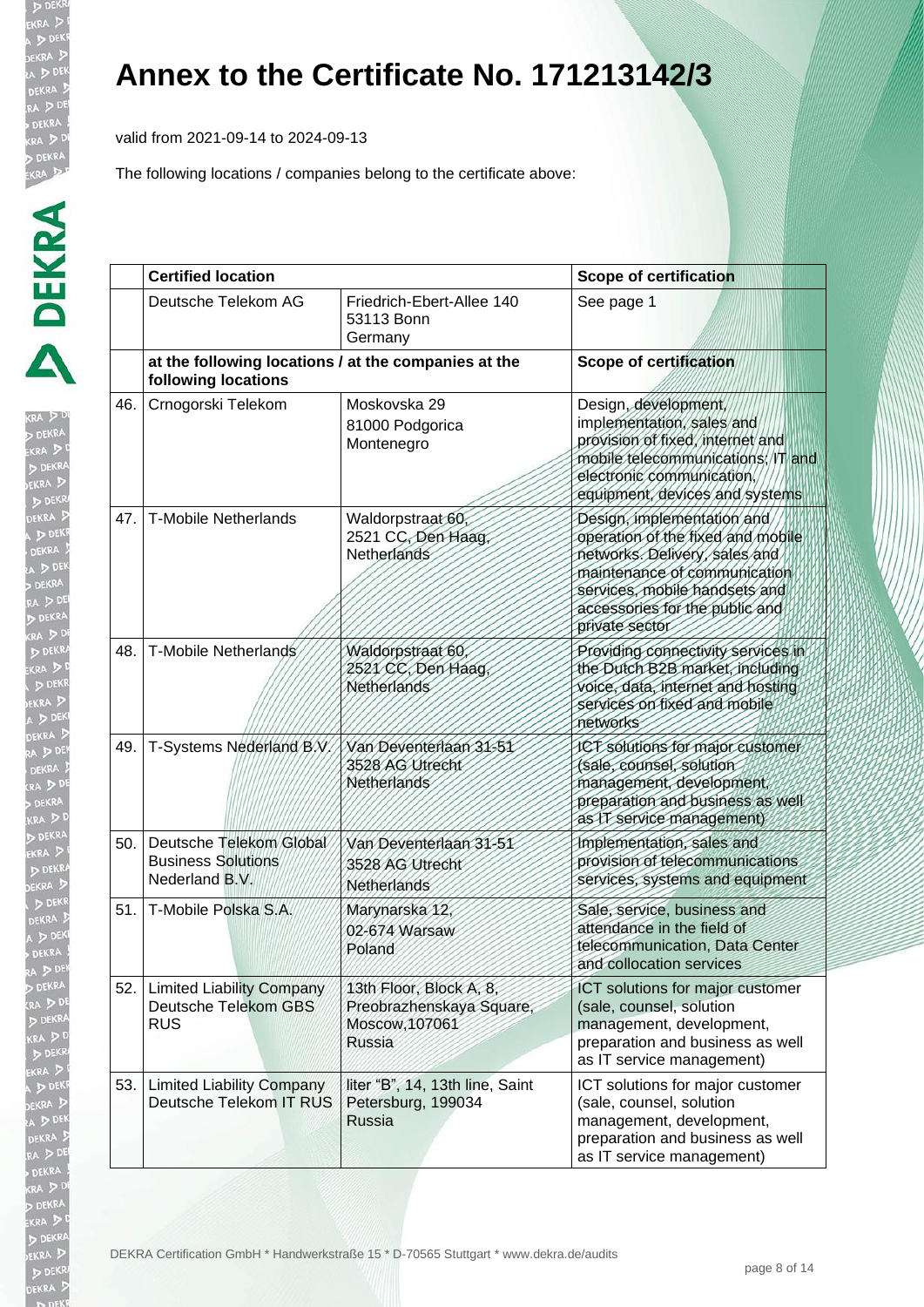valid from 2021-09-14 to 2024-09-13

| 吐<br>KR<br>B                                  |
|-----------------------------------------------|
|                                               |
|                                               |
|                                               |
|                                               |
|                                               |
|                                               |
|                                               |
| i                                             |
| į                                             |
|                                               |
| l                                             |
|                                               |
|                                               |
| KI<br>A<br>A<br>A<br>A                        |
|                                               |
| ļ                                             |
|                                               |
| 1<br>i<br>!                                   |
| いり                                            |
|                                               |
|                                               |
|                                               |
| B                                             |
|                                               |
| $\frac{1}{2}$                                 |
|                                               |
|                                               |
|                                               |
|                                               |
|                                               |
|                                               |
|                                               |
|                                               |
|                                               |
|                                               |
|                                               |
| ٦<br>U                                        |
|                                               |
|                                               |
| i                                             |
|                                               |
|                                               |
|                                               |
| ֖֪ׅ֪ׅ֖֧ׅ֖ׅ֪ׅ֖ׅ֖֚֚֚֚֚֚֚֚֚֚֚֚֚֚֚֚֚֚֚֚֚֚֡֝֝֝֝֬֝֬ |
|                                               |
| j                                             |
|                                               |
|                                               |
|                                               |
|                                               |

|     | <b>Certified location</b>                                                   |                                                                                   | <b>Scope of certification</b>                                                                                                                                                                                                                                                                                                                                                                         |  |
|-----|-----------------------------------------------------------------------------|-----------------------------------------------------------------------------------|-------------------------------------------------------------------------------------------------------------------------------------------------------------------------------------------------------------------------------------------------------------------------------------------------------------------------------------------------------------------------------------------------------|--|
|     | Deutsche Telekom AG                                                         | Friedrich-Ebert-Allee 140<br>53113 Bonn<br>Germany                                | See page 1                                                                                                                                                                                                                                                                                                                                                                                            |  |
|     | at the following locations / at the companies at the<br>following locations |                                                                                   | <b>Scope of certification</b>                                                                                                                                                                                                                                                                                                                                                                         |  |
| 54. | <b>Limited Liability Company</b><br><b>T-Systems RUS</b>                    | liter "B", 14, 1-H, 13th line,<br>Saint Petersburg, 199034<br>Russia              | ICT solutions for major customer<br>(sale, counsel, solution<br>management, development,<br>preparation and business as well<br>as IT service management)                                                                                                                                                                                                                                             |  |
| 55. | T-Systems Singapore Pte.<br>Ltd.                                            | 15 Changi Business Park<br>Crescent<br>#-6-01, Haite Building<br>486006 Singapore | Design, development,<br>implementation, sales and<br>provision of fix<br>telecommunications, IT and<br>electronic services, equipment,<br>systems                                                                                                                                                                                                                                                     |  |
| 56. | Deutsche Telekom Global<br><b>Business Solutions</b><br>Singapore Pte Ltd   | 15 Changi Business Park<br>Crescent<br>#-6-02, Haite Building<br>486006 Singapore | Implementation, sales and<br>provision of tix telecommunications<br>services, systems and equipment                                                                                                                                                                                                                                                                                                   |  |
| 57. | DT Systems Solutions<br>Slovakia s.r.o., Kosice                             | Zriedlova 13<br>04001 Kosice<br>Slovakia                                          | Provision of Information<br>Technology, Telecommunications<br>and Cloud Services in a connected<br>business world and society for<br>internal and external customers<br>including service management and<br>delivery of Dynamic Application<br>Services & Infrastructure, Data<br>Center Services, Software<br>Development, ICT Security, Project<br>Management, Product<br>Management and Consulting |  |
| 58. | DT IT &<br>Telecommunications<br>Slovakia s.r.o., Kosice                    | Zriedlova <sub>13</sub><br>04001 Kosice<br>Slovakia                               | Provision of Information<br>Technology, Telecommunications<br>and Cloud Services in a connected<br>business world and society for<br>internal and external customers<br>including service management and<br>delivery of Dynamic Application<br>Services & Infrastructure, Data<br>Center Services, Software<br>Development, ICT Security, Project<br>Management, Product<br>Management and Consulting |  |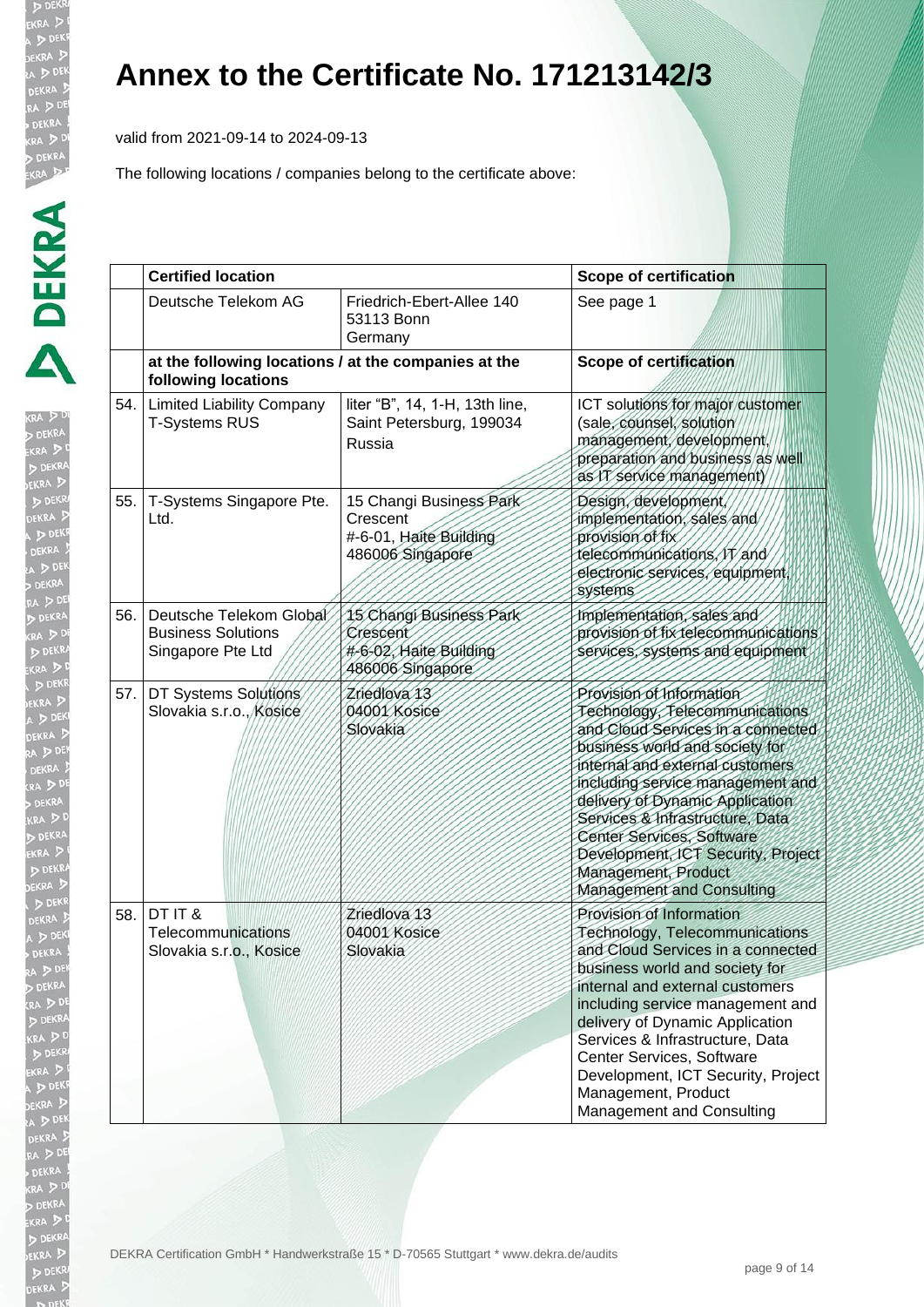valid from 2021-09-14 to 2024-09-13

| KRJ<br>Ì<br>ø                                                                                                                                                                                                                       |
|-------------------------------------------------------------------------------------------------------------------------------------------------------------------------------------------------------------------------------------|
| アンドリング                                                                                                                                                                                                                              |
| ĺ<br>Ì                                                                                                                                                                                                                              |
|                                                                                                                                                                                                                                     |
|                                                                                                                                                                                                                                     |
| ý                                                                                                                                                                                                                                   |
|                                                                                                                                                                                                                                     |
|                                                                                                                                                                                                                                     |
| ĺ                                                                                                                                                                                                                                   |
| l                                                                                                                                                                                                                                   |
|                                                                                                                                                                                                                                     |
| $\frac{1}{2}$                                                                                                                                                                                                                       |
|                                                                                                                                                                                                                                     |
| Ì<br>h<br>ļ                                                                                                                                                                                                                         |
| þ<br>I                                                                                                                                                                                                                              |
| $\frac{1}{2}$<br>Í                                                                                                                                                                                                                  |
| $\frac{1}{2}$<br>$\ddot{ }$                                                                                                                                                                                                         |
| J<br>$\ddot{\phantom{a}}$                                                                                                                                                                                                           |
| j                                                                                                                                                                                                                                   |
| $\frac{1}{2}$                                                                                                                                                                                                                       |
| in the control of the control of the control of the control of the control of the control of the control of the control of the control of the control of the control of the control of the control of the control of the contr<br>3 |
|                                                                                                                                                                                                                                     |
|                                                                                                                                                                                                                                     |
|                                                                                                                                                                                                                                     |
| l                                                                                                                                                                                                                                   |
| I                                                                                                                                                                                                                                   |
| ce XI A KI A EX L<br>ו<br>ו                                                                                                                                                                                                         |
|                                                                                                                                                                                                                                     |
|                                                                                                                                                                                                                                     |
|                                                                                                                                                                                                                                     |
| $\frac{1}{2}$<br>ì                                                                                                                                                                                                                  |
| þ                                                                                                                                                                                                                                   |
|                                                                                                                                                                                                                                     |
| l                                                                                                                                                                                                                                   |
|                                                                                                                                                                                                                                     |
| j                                                                                                                                                                                                                                   |
|                                                                                                                                                                                                                                     |
| j                                                                                                                                                                                                                                   |
|                                                                                                                                                                                                                                     |
| ١                                                                                                                                                                                                                                   |
| į<br>×                                                                                                                                                                                                                              |
|                                                                                                                                                                                                                                     |
|                                                                                                                                                                                                                                     |
| <b>CONTRACTOR</b>                                                                                                                                                                                                                   |
| ĺ                                                                                                                                                                                                                                   |
| Ď                                                                                                                                                                                                                                   |
| - 「大きさんのことをしているのです。」                                                                                                                                                                                                                |
|                                                                                                                                                                                                                                     |
|                                                                                                                                                                                                                                     |
| <b>A</b>                                                                                                                                                                                                                            |
|                                                                                                                                                                                                                                     |
| アル マ                                                                                                                                                                                                                                |
|                                                                                                                                                                                                                                     |
| j<br>١                                                                                                                                                                                                                              |
|                                                                                                                                                                                                                                     |

|     | <b>Certified location</b>                                                   |                                                     | <b>Scope of certification</b>                                                                                                                                                                                                   |  |
|-----|-----------------------------------------------------------------------------|-----------------------------------------------------|---------------------------------------------------------------------------------------------------------------------------------------------------------------------------------------------------------------------------------|--|
|     | Deutsche Telekom AG                                                         | Friedrich-Ebert-Allee 140<br>53113 Bonn<br>Germany  | See page 1                                                                                                                                                                                                                      |  |
|     | at the following locations / at the companies at the<br>following locations |                                                     | <b>Scope of certification</b>                                                                                                                                                                                                   |  |
| 59. | Deutsche Telekom<br>Services Europe Slovakia<br>S.I.O.                      | Legionárska 10,<br>811 07 Bratislava<br>Slovakia    | Providing of operational accounting<br>and procurement services, HR<br>services and One.ERP roll out hub<br>services as well as administrational<br>and support activities to internal<br>customers within the Telekom<br>Group |  |
| 60. | T-Mobile USA Inc.                                                           | 12920 SE 38th Street<br>Bellevue, WA 98006 USA      | Engineering, Marketing, Finance<br>Information Technology, Sales and<br>Care, Service                                                                                                                                           |  |
| 61. | Deutsche Telekom<br><b>Technik GmbH</b>                                     | Landgrabenweg 151<br>53227 Bonn<br>Germany          | Development, planning, designing<br>and building telecommunication<br>infrastructure and operating of the<br>necessary platforms of Deutsche<br>Telekom                                                                         |  |
| 62. | Telekom Deutschland<br>GmbH                                                 | Landgrabenweg 151<br>53227 Bonn<br>Germany          | Development, provision and<br>operation of ICT products and<br>services in the areas of landline<br>broadband, mobile<br>communications, Internet and<br>Internet-based television                                              |  |
| 63. | Deutsche Telekom<br>Technik Niederlassung<br>Nord (T NL Nord)               | Überseering 2<br>22297 Hamburg<br>Germany           | Development, planning, designing<br>and building telecommunication<br>infrastructure and operating of the<br>necessary platforms of Deutsche<br>Telekom                                                                         |  |
| 64. | Deutsche Telekom<br>Technik Niederlassung Ost<br>(T NL Ost)                 | Dresdner Str. 78<br>01445 Radebeul<br>Germany       | Development, planning, designing<br>and building telecommunication<br>infrastructure and operating of the<br>necessary platforms of Deutsche<br>Telekom                                                                         |  |
| 65. | <b>Deutsche Telekom</b><br><b>Technik Niederlassung</b><br>West (T NL West) | Karl-Lange-Str. 29<br>44791 Bochum<br>Germany       | Development, planning, designing<br>and building telecommunication<br>infrastructure and operating of the<br>necessary platforms of Deutsche<br>Telekom                                                                         |  |
| 66. | Deutsche Telekom<br><b>Technik Niederlassung</b><br>Südwest (T NL Südwest)  | Philipp-Reis-Straße 2<br>76137 Karlsruhe<br>Germany | Development, planning, designing<br>and building telecommunication<br>infrastructure and operating of the<br>necessary platforms of Deutsche<br>Telekom                                                                         |  |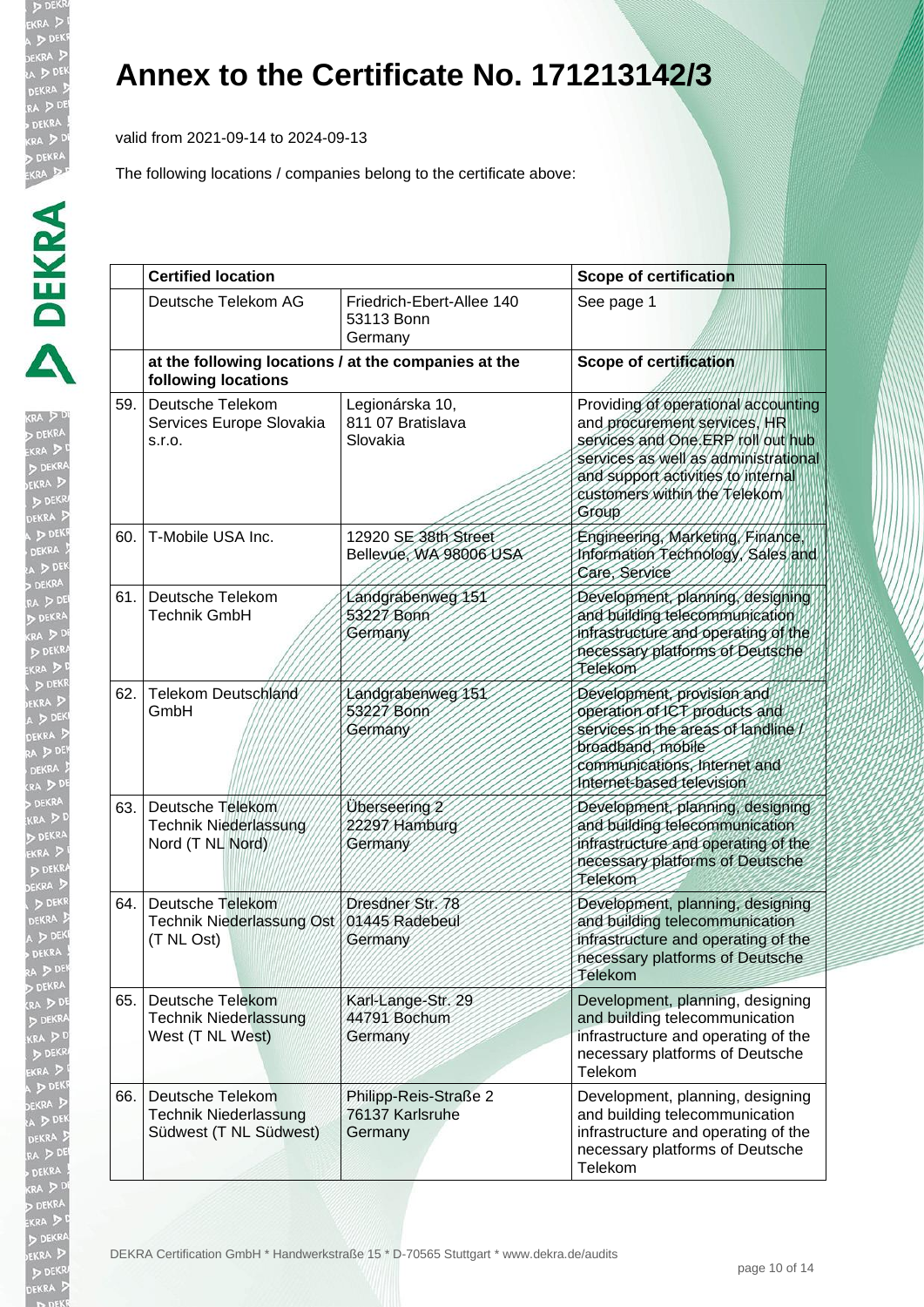valid from 2021-09-14 to 2024-09-13

| ŀ<br>(R)<br>ł<br>ĺ |
|--------------------|
|                    |
| ط العام            |
|                    |
|                    |
|                    |
|                    |
|                    |
|                    |
|                    |
|                    |
|                    |
|                    |
|                    |
|                    |
| ì                  |
|                    |
|                    |
|                    |
|                    |
|                    |
|                    |
|                    |
|                    |
|                    |
|                    |
|                    |
|                    |
|                    |
|                    |
|                    |
|                    |
|                    |
|                    |
|                    |
|                    |
|                    |
| l                  |
| ì                  |
|                    |
|                    |
|                    |
|                    |
|                    |
|                    |
|                    |
|                    |
|                    |
|                    |
|                    |
|                    |
|                    |
|                    |

|     | <b>Certified location</b>                                                                 |                                                       | <b>Scope of certification</b>                                                                                                                                                         |  |
|-----|-------------------------------------------------------------------------------------------|-------------------------------------------------------|---------------------------------------------------------------------------------------------------------------------------------------------------------------------------------------|--|
|     | Deutsche Telekom AG                                                                       | Friedrich-Ebert-Allee 140<br>53113 Bonn<br>Germany    | See page 1                                                                                                                                                                            |  |
|     | at the following locations / at the companies at the<br>following locations               |                                                       | <b>Scope of certification</b>                                                                                                                                                         |  |
| 67. | Deutsche Telekom<br><b>Technik Niederlassung</b><br>Süd (T NL Süd)                        | Dieselstr. 43<br>90441 Nürnberg<br>Germany            | Development, planning, designing<br>and building telecommunication<br>infrastructure and operating of the<br>necessary platforms of Deutsche<br>Telekom                               |  |
| 68. | DT Außendienst GmbH                                                                       | Friedrich-Ebert-Allee 71-77<br>53113 Bonn<br>Germany  | Sales, provision and operation of<br>ICT services and solutions for<br>residential and business customers<br>in the Service business unit of<br>Telekom Deutschland GmbH              |  |
| 69. | <b>Telekom Shop</b><br>Vertriebsgesellschaft mbH                                          | Landgrabenweg 147<br>53227 Bonn<br>Germany            | End-to-End responsibility for the<br>group's own stationary sales<br>channel for the product and<br>services of Telekom Deutschland<br>for privat customers and business<br>eustomers |  |
| 70. | Deutsche Telekom Service<br>GmbH                                                          | Friedrich-Ebert-Allee 71-77<br>53113 Bonn<br>Germany  | Sales, provision and operation of<br>ICT services and solutions for<br>residential and business customers<br>in the service business unit of<br>Telekom Deutschland GmbH              |  |
| 71. | Deutsche Telekom<br>Geschäftskunden Vertrieb<br>GmbH                                      | Landgrabenweg 151<br>53227 Bonn<br>Germany            | Developing, providing and<br>operating ICT solutions and service<br>support in the Business Customer<br>segment of Telekom Deutschland<br>GmbH                                        |  |
| 72. | <b>ORBIT GmbH</b><br>Gesellschaft für<br>Applikations- und<br>Informationssysteme<br>GmbH | Mildred-Scheel-Strasse 1<br>53175 Bonn<br>Germany     | Software and system house;<br>Focus: Application Systems based<br>on relational database systems                                                                                      |  |
| 73. | T-Systems Schweiz AG                                                                      | Industriestrasse 21<br>3052 Zollikofen<br>Switzerland | ICT solutions for corporate<br>customers (sales, consulting,<br>solution management,<br>development, deployment and<br>operation, as well as IT Service<br>Management)                |  |
| 74. | T-Systems Polska<br>Sp. z o.o.                                                            | Marynarska 12<br>02-674 Warszaw<br>Poland             | ICT solutions for corporate<br>customers (sales, consulting,<br>solution management,<br>development, deployment and<br>operation, as well as IT Service<br>Management)                |  |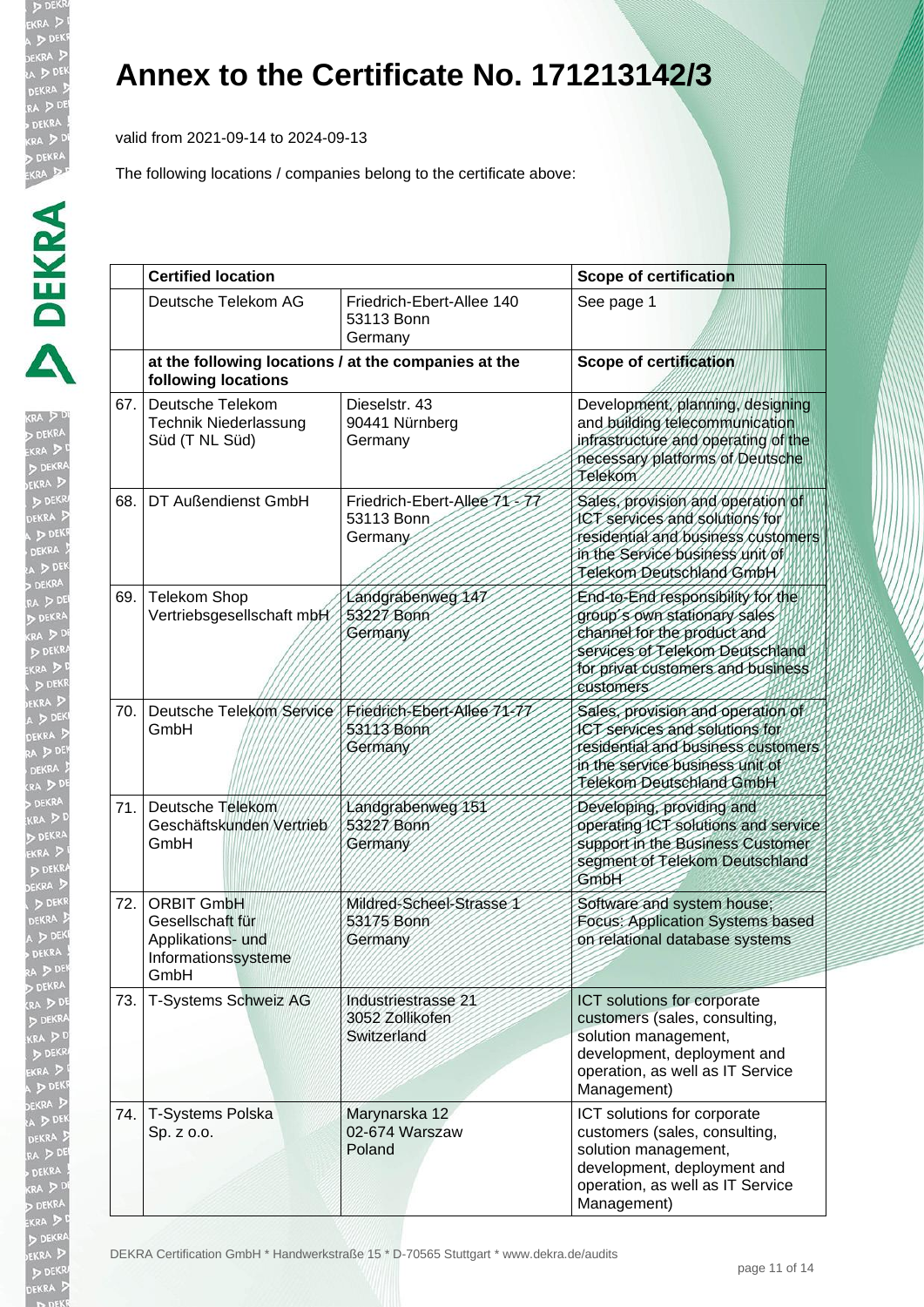valid from 2021-09-14 to 2024-09-13

| <b>CRA</b> DD<br>ŀ                        |
|-------------------------------------------|
| ž.<br>EKI                                 |
| A J<br>1                                  |
| $\frac{1}{2}$ DI                          |
|                                           |
|                                           |
| DERAM<br>DEKRA<br>A D D<br>DEKR<br>RA D ! |
|                                           |
|                                           |
|                                           |
| RA D                                      |
| DEK                                       |
|                                           |
|                                           |
| A D                                       |
| A                                         |
| RADDER<br>BOR<br>KRADDE<br>EKRADD         |
| DEKF                                      |
| A <sub>D</sub>                            |
| DEKR                                      |
| $\sqrt{2}$                                |
| DE<br>$\frac{4}{3}$                       |
| E V X                                     |
| AD.                                       |
|                                           |
| <b>P</b><br>PEKF                          |
| DEKR                                      |
|                                           |
| D <sub>0</sub>                            |
|                                           |
| A DI                                      |
|                                           |
| (A D )<br>DEK!                            |
|                                           |
| 3<br>A D                                  |
| <b>DI</b><br>EKRA                         |
|                                           |
| DEKRA<br>$\overline{D}$                   |
| A DI                                      |
| DE<br>KI                                  |
| ia D<br>i                                 |
| ß<br>KR                                   |
| l                                         |
| EKI<br>i<br>Ű                             |
| $\sqrt{2}$<br>KI<br>$\overline{2}$        |
| $\cdot$ $\overline{v}$                    |
| DE                                        |
|                                           |
|                                           |

|     | <b>Certified location</b>                                                   |                                                                                                           | <b>Scope of certification</b>                                                                                                                                                                                                                                                                                                                                                                                |  |
|-----|-----------------------------------------------------------------------------|-----------------------------------------------------------------------------------------------------------|--------------------------------------------------------------------------------------------------------------------------------------------------------------------------------------------------------------------------------------------------------------------------------------------------------------------------------------------------------------------------------------------------------------|--|
|     | Deutsche Telekom AG                                                         | Friedrich-Ebert-Allee 140<br>53113 Bonn<br>Germany                                                        | See page 1                                                                                                                                                                                                                                                                                                                                                                                                   |  |
|     | at the following locations / at the companies at the<br>following locations |                                                                                                           | <b>Scope of certification</b>                                                                                                                                                                                                                                                                                                                                                                                |  |
| 75. | PASM Power and Air<br><b>Condition Solution</b><br>Management GmbH          | Dingolfinger Str. 1-15<br>81673 München<br>Germany                                                        | Responsibility for the development,<br>construction and operation of<br>technical facility management<br>systems for the production of<br>energy-based products and the<br>supply of energy                                                                                                                                                                                                                  |  |
| 76. | DEUTSCHE TELEKOM<br>SERVICES EUROPE -<br><b>ROMANIA</b>                     | 319G Splaiul Independentei,<br>Sema Parc, Atrium House, 2nd<br>floor, Bucharest, 060032<br>Romania        | Deutsche Telekom shared service<br>center providing HR services, HR<br>IT services, reporting and finance<br>services                                                                                                                                                                                                                                                                                        |  |
| 77. | DEUTSCHE TELEKOM<br><b>SERVICES EUROPE -</b><br><b>ROMANIA</b>              | 10 Coriolan Brediceanu<br>City Business Center, D<br>Building,<br>6th Floor, Timisoara, 060032<br>Romania | Deutsche Telekom shared service<br>center providing HR services, HR<br>IT services, reporting and finance<br>services                                                                                                                                                                                                                                                                                        |  |
| 78. | <b>DEUTSCHE TELEKOM</b><br>SERVICES EUROPE<br>CZECH REPUBLIC/S/r.o.         | Holandská 859/3<br>639 00 Brno.<br>Czech Republic                                                         | Providing of accounting (GAC) and<br>procurement (P2P) services along<br>with the digitalization services<br>(Artificial Intelligence and Process<br>Bionics) for the Deutsche Telekom<br>Group companies                                                                                                                                                                                                    |  |
| 79. | Deutsche Telekom<br><b>Business Solutions GmbH</b><br>(DT BS)               | Landgrabenweg 151<br>53277 Bonn<br>Germany                                                                | Provision of Information<br>Technology, Telecommunications<br>and Cloud Services in a connected<br>business world and society for<br>internal and external customers<br>including service management and<br>delivery of Dynamic Application<br>Services & Infrastructure, Data<br>Center Services, Software<br>Development, ICT Security, Project<br>Management, Product<br><b>Management and Consulting</b> |  |
| 80. | <b>Telekom Deutschland</b><br>GmbH<br>Segment<br>Geschäftskunden            | Landgrabenweg 151<br>53277 Bonn<br>Germany                                                                | Development, provision and<br>operation of ICT solutions as well<br>as infrastructure library-based<br>service support in the business<br>customer segment of Telekom<br>Deutschland GmbH                                                                                                                                                                                                                    |  |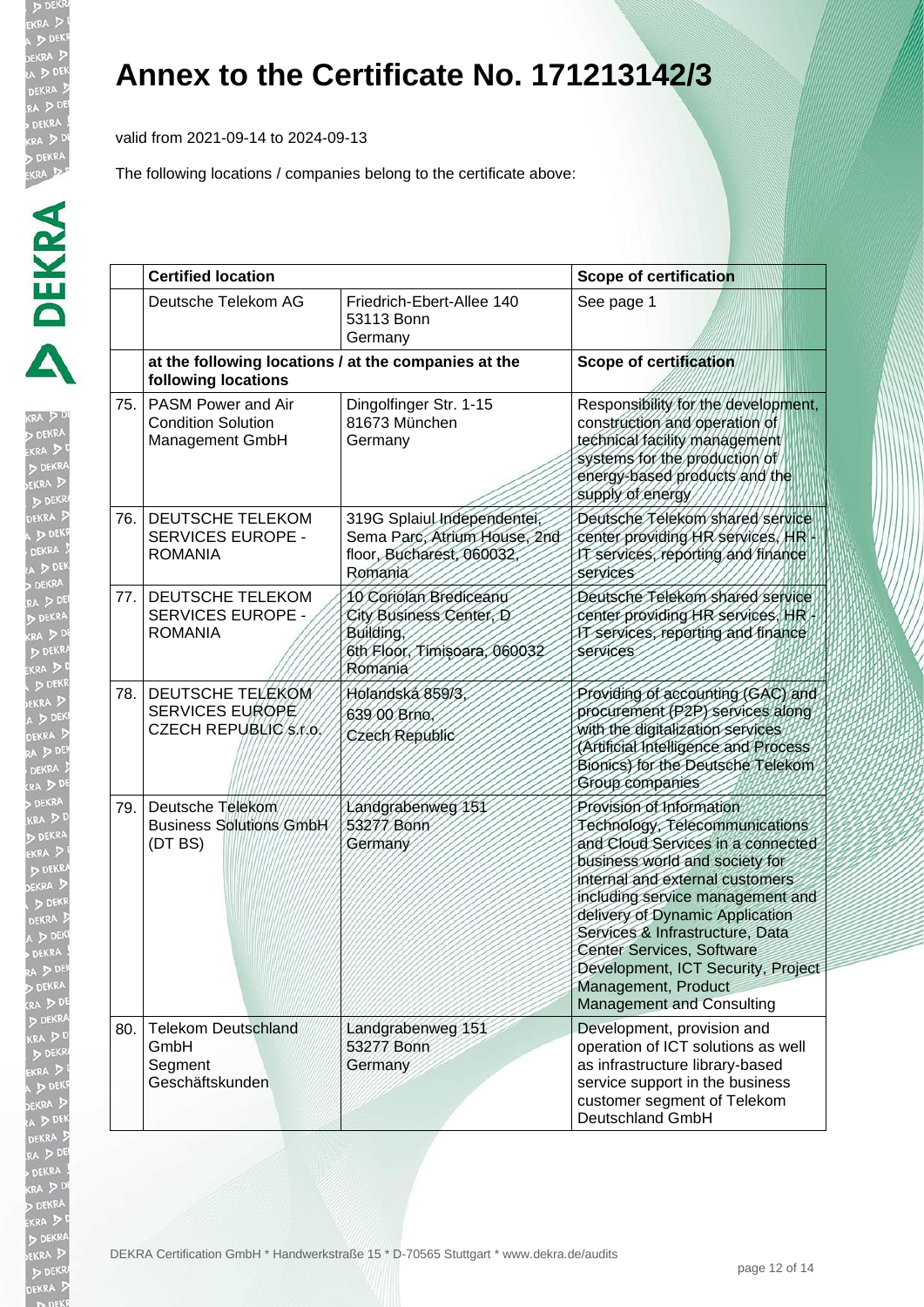valid from 2021-09-14 to 2024-09-13

The following locations / companies belong to the certificate above:

| j      |
|--------|
|        |
|        |
|        |
|        |
|        |
|        |
|        |
|        |
|        |
|        |
|        |
|        |
|        |
|        |
|        |
|        |
|        |
|        |
|        |
|        |
|        |
|        |
|        |
|        |
|        |
|        |
|        |
|        |
|        |
|        |
| j<br>l |
|        |
|        |
|        |
| ļ<br>١ |
|        |
|        |
| I<br>ļ |
| ١      |
|        |
|        |
|        |
| J      |
| ֚֘֝    |
|        |

|     | <b>Certified location</b>                                                   |                                                                                                       | <b>Scope of certification</b>                                                                                                                                                                                                                                                                                                                                                               |  |
|-----|-----------------------------------------------------------------------------|-------------------------------------------------------------------------------------------------------|---------------------------------------------------------------------------------------------------------------------------------------------------------------------------------------------------------------------------------------------------------------------------------------------------------------------------------------------------------------------------------------------|--|
|     | Deutsche Telekom AG                                                         | Friedrich-Ebert-Allee 140<br>53113 Bonn<br>Germany                                                    | See page 1                                                                                                                                                                                                                                                                                                                                                                                  |  |
|     | at the following locations / at the companies at the<br>following locations |                                                                                                       | <b>Scope of certification</b>                                                                                                                                                                                                                                                                                                                                                               |  |
| 81. | T-Systems ITC Iberia, S.A.                                                  | Edificio 22@ - Sancho de Ávila<br>nº 110-130<br>08018 Barcelona<br>Spain                              | Provision of Information<br>Technology, Telecommunications<br>and Cloud Services in a connected<br>business world and society for<br>internal and external customers<br>including service management and<br>delivery of Dynamic Application<br>Services & Infrastructure, Data<br>Center Services, Software<br>Development ICT Security, Project<br>Management and Consulting               |  |
| 82. | T-Systems ITC Iberia, S.A.                                                  | C/Orduña nº 2<br>28034 Madrid<br>Spain                                                                | Provision of Information<br>Technology, Telecommunications<br>and Cloud Services in a connected<br>business world and society for<br>internal and external customers<br>including service management and<br>delivery of Dynamic Application<br>Services & Intrastructure, Data<br>Center Services, Software<br>Development ICT Security, Project<br>Management and Consulting               |  |
| 83. | T-Systems ITC Iberia, S.A.                                                  | Parcela PC1 08 01<br>Carretera BP-1413, km 3,7<br>08290 Cerdanyola del Vallés,<br>Barcelona,<br>Spain | Provision of Information<br>Technology, Telecommunications<br>and Cloud Services in a connected<br>business world and society for<br>internal and external customers<br>including service management and<br>delivery of Dynamic Application<br>Services & Infrastructure, Data<br><b>Center Services, Software</b><br>Development ICT Security, Project<br><b>Management and Consulting</b> |  |
| 84. | Deutsche Telekom Global<br><b>Business Solutions Iberia</b><br><b>SLU</b>   | Calle Orduna nr. 2,<br>28034 Madrid<br>Spain                                                          | Providing of ITC services including<br>management of services and<br>delivery of Telecommunications<br>Infrastructures LAN/WiFi, WAN,<br>fixed-network, colaboration<br>services, Project Management, and<br>Consulting                                                                                                                                                                     |  |
| 85. | Deutsche Telekom<br>Security GmbH                                           | Bonner Talweg 100,<br>53113 Bonn<br>Germany                                                           | Worldwide protection by highly<br>professional (security-) solutions,<br>consisting of technology and<br>services, for Deutsche Telekom<br>Group and external customers.                                                                                                                                                                                                                    |  |

DEKRA Certification GmbH \* Handwerkstraße 15 \* D-70565 Stuttgart \* www.dekra.de/audits